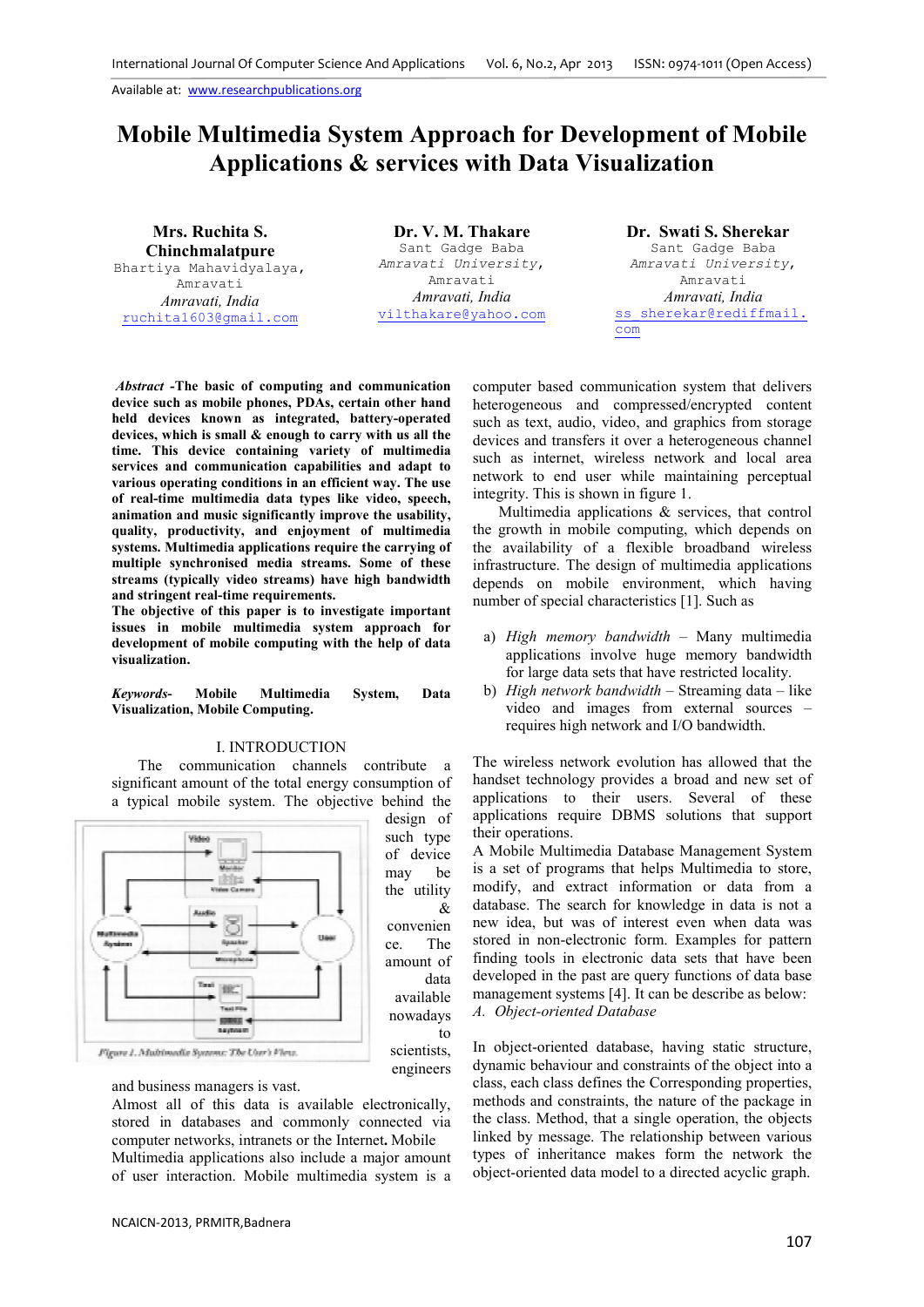## *B. A Variety of Property Support and Maintenance of Semantic Information*

This is essentially required to support multimedia database systems abstract data types. Maintain the semantic information of multimedia data, a good way to structure that contains semantic information of the class attributes and operation method of the structure.

## *C. Support the Feature Spread*

 This increases the inner energetic contact management data, the appearance of complex data objects stronger and can better support a mixture of non-conventional database application. Performance has more advantages and potential, so more appropriate for the structure of multimedia data mode.

#### *D. The Method of Object-oriented Modelling of Multimedia Database*

Integration of structural and semantic information in a model of a complex object is a very important step in the design of a multimedia database. Business Intelligence is a process for extracting, transforming, managing and analyzing large data; by make a mathematical model to gain information and knowledge to help make decisions in the complex [5]. A single control structure is integrated in the composition of the object [2].

The Mobile component has two main functions:

- **1.** Send messages across multi platforms to one or multiple users.
- **2.** Allow two-way communication, authorizing users to use the same channels to create, modify or delete triggers, by using the Message Distribution and Notification modules respectively.

This can be done only with help of Data Base Management system [3].

The surrounding environment to remain "connected" by the Mobile Multimedia System and continuously. Today's new generation enjoy the Mobile Multimedia System's activity as they busy in, be it sports, entertainment, or work. Such type of Mobile Multimedia System - computing environment will allow everyone permanent access to the internet anytime, anywhere and anyhow. New generation can make network services more personalized, adaptable, interactive and useful. A mobile object data management structure used for location improved applications, which consists of a data collector, a context manager, a knowledge base, an inference engine and mobile object databases [3].

Mobile Multimedia systems design approach are classified in to two types

*a) Horizontal Mobile Multimedia Systems:* 

This is a flexible to an extensive range of users and organizations for retrieving the data from the devices,

Example: E-mail, browsers and file transfer applications.

*b) Vertical Mobile Multimedia systems:* 

Vertical Mobile Multimedia systems are precise to a type of users and organization. For example: financial applications, such as money transfer, stock exchange and information enquiry; marketing and advertising applications emergency applications to check realtime information from government and medical databases and utility companies applications used by technicians and meter readers. In view of quick developments and usage with mobile devices are required to improve the software design approach for vertical applications for better outcome [5].

## II. MANAGING MULTIMEDIA INFORMATION IN DATABASE SYSTEMS

Multimedia databases are mainly managed in a two types of data model which is relational architecture and object-oriented architecture. In multimedia databases queries and operations will not done in any data, in multimedia databases browsing is an important concept. Standard indexing approaches do not work for content-based queries of multimedia data. Database architectures have changed, but no existing database system contains all the advanced options that are optimal for visual information retrieval. There are at least 3 commercial systems for visual information retrieval and several commercial database systems at various levels on the objectrelational scale that manage multimedia information at an acceptable level [14].Design of mobile multimedia System requires a collective approach that includes

- A. Standardization of data mining languages
- B. Data pre-processing
- C. Complex objects of data
- D. Computing resources
- E. Web mining
- F. Scientific Computing
- G. Business data

#### *A. Standardization of data mining languages*

There are various data mining tools with different syntaxes, hence it is to be uniform for making suitable of the users. Data mining applications has to concentrate more in equivalence of communication languages and flexible user communications.

*B. Data Pre-processing* 

To recognize useful novel patterns in distributed, large, complex and temporal data, a data base management technique has to evolve in various stages. The present techniques and algorithms of data pre-processing stage are not up to the mark compared with its importance in finding out the novel patterns of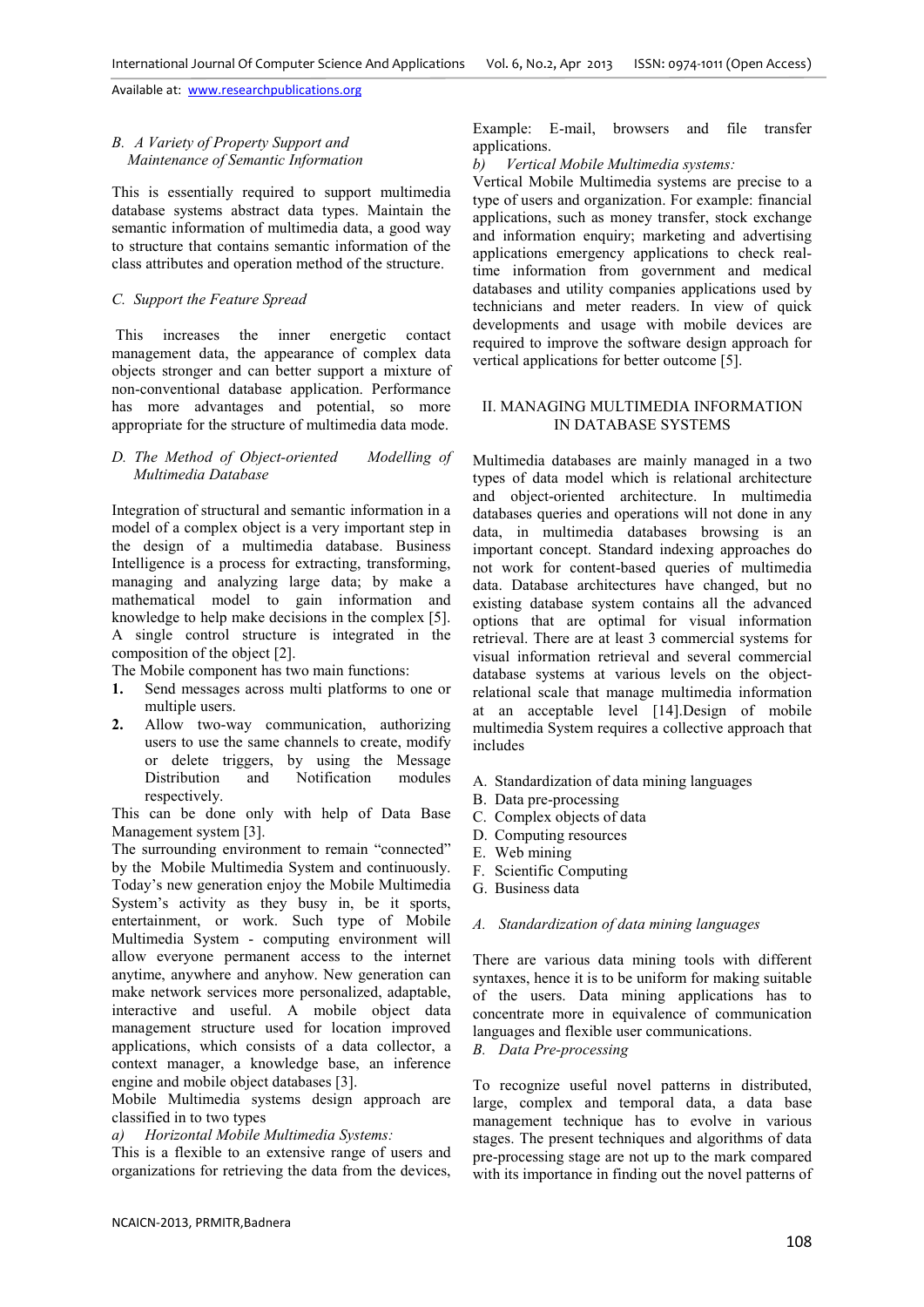data. In future there is a great need of data mining applications with efficient data pre-processing techniques.

## *C. Complex object of data*

Data mining is going to break in all fields of human life, the presently available data base management techniques are limited to mine the usual forms of data only, and in future there is a potentiality for data mining techniques for complex data items like high dimensional, high speed data streams, sequence, noise in the time series, graph, Multi-instance objects, Multi-represented objects and temporal data.

#### *D. Computing Resources*

The high speed internet connectivity has posed a great demand for novel and efficient data mining techniques to analyze the massive data which is captured of IP packets at high link speeds. Network based data mining has to focus on address the data privacy, security and governance.

#### *E. Web mining*

The enlargement of World Wide Web and its usage grows; it will keep on to produce ever more content, formation, and usage data. Extracting process models from usage data, understanding how unlike parts of the process model impact various Web metrics of interest, how the process models change in response to various changes that are made-changing stimuli to the user, developing Web mining techniques to improve various other aspects of Web services, techniques to recognize known frauds and intrusion detection.

## *F. Scientific Computing*

In recent years Data Base Management system has attracted the research in various scientific computing applications, due to its efficient analysis of data, discovering important new correlations, patterns and trends with the help of various tools and techniques. Data Base Management system- environments plays major approaching developments in scientific computing will require a new class of techniques proficient of dynamic data analysis in faulty, distributed framework.

# *G. Business Data*

Business Data Base Management system needs more enhancements in the design of Data Base Management system techniques to gain significant advantages in today's aggressive global market place (E-Business). Data base management systems make

possible support for new information requirements. The Data Base Management system techniques hold great promises for developing new sets of equipment that can be used to provide more privacy for a common man, increasing customer satisfaction, providing best, safe and useful products at reasonable and economical prices, in today's E-Business environment [6].

#### III. MOBILE MULTIMEDIA DATABASE SYSTEM

Mobile computing involves mobile communication, mobile hardware, and mobile software. Communication Mobile embedded systems evolve into data centric and multimedia-oriented applications, storage with high performance and huge capacity has become necessary. Because of its versatile features DBMS used in mobile multimedia for security, ease of maintenance, reliability, availability and performance [7] [8].



#### **Figure 2: Design of Mobile Multimedia**

Wireless data connections used in mobile computing take three general forms. Cellular data service uses technologies such as GSM, CDMA or GPRS, and more recently 3G networks such as W-CDMA, EDGE or CDMA2000 [9].

Data management and access on mobile devices is central to mobile applications. As mobile applications achieve widespread adoption in the enterprise, mobile and embedded DBMSs – needed to support such applications become an important part of the IT infrastructure. And as these applications grow more disconnected and sophisticated with increasing data sizes the need for rich data processing capabilities increases [12].

 Database Management Systems represent a controlled set of data with the programs which are supportive for the definition, formation, storage, access, and querying of database. Multimedia Database Management System lies under multimedia information systems. A multimedia DBMS maintains multimedia data types, and provides services for the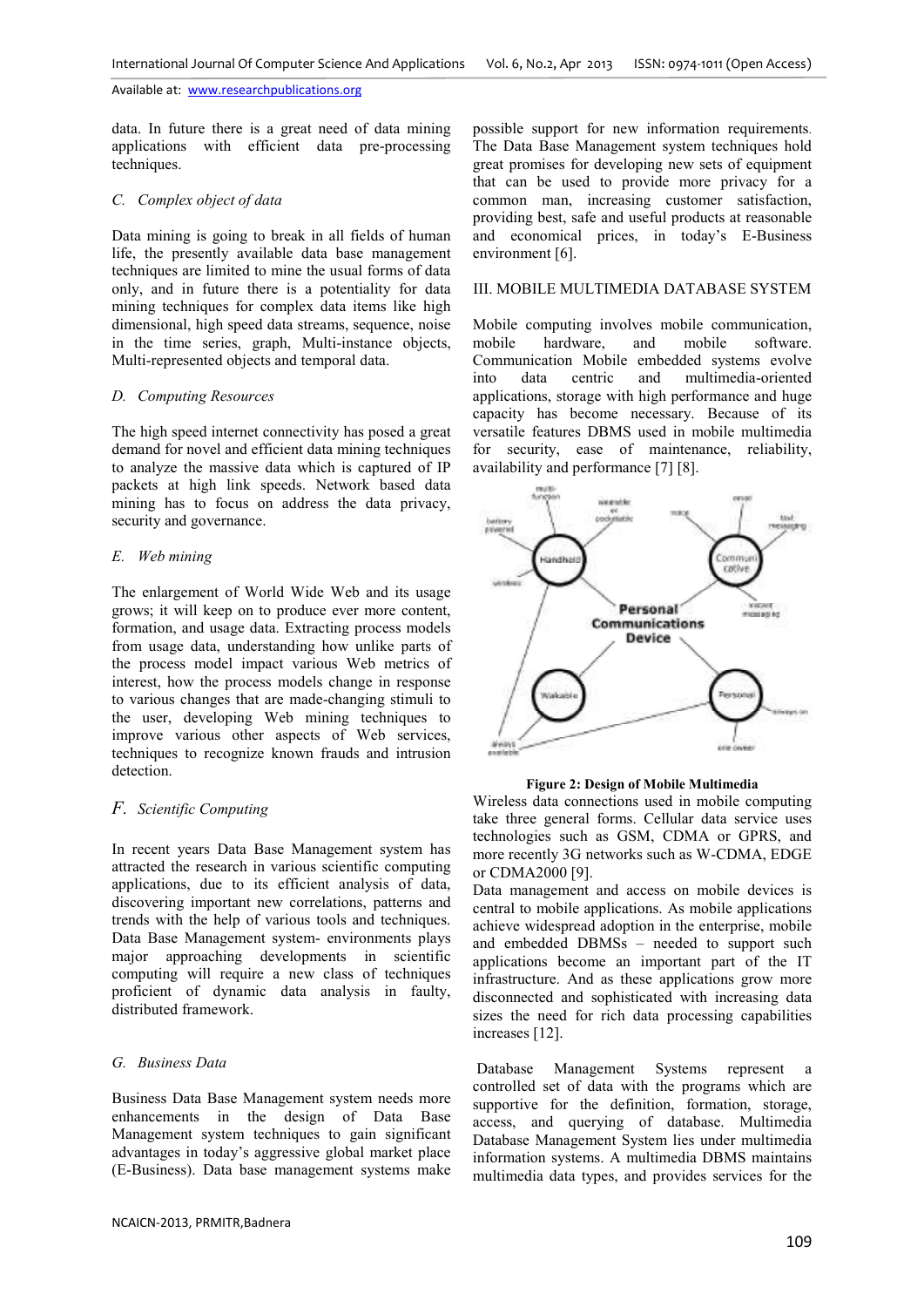multimedia database creation, storage, access, query, and management. These are used when we have to deal with a huge amount of multimedia data objects of different types of data media [10].

A multimedia Database Management Systems must provide basic functions of DBMS:

#### *A. Data independence*

It is known as the type of data transparency that matters for a centralized DBMS. It is used for immunity of user applications to make changes in the meaning and club of data.

# *B. Data modelling*

It is a process used to define and analyze data requirements required to carry the business processes within the range of equivalent information systems in organizations.

## *C. Data Creation*

It is depends on concept such as to make a new database, table, index etc. It is efficient & effective technique in DBMS system.

# *D. Data organization*

It describes the central characteristics of organizations. Commonly it is used for firms and enterprises.

# *E. Data retrieval*

It involves extracting the required data from a database system. There two primary forms of the retrieved data are information and queries. This kind of data may be stored in a manner of hard copy or soft copy.

# *F.**Data Access*

It is refers to software and activities related to storing, retrieving, or acting in Database Management Systems. Normally data access content in different and incompatible formats & it is used for standardized languages, methods, and formats.

# IV. APPLICATIONS OF MOBILE MULTIMEDIA **SYSTEM**

Database Management Systems technology in general is mandatory, because a multimedia database management system is a framework that manages multimedia data. The optimal Database Management

Systems for mobile database reduces the hardware requirements. Specific requirements of mobile database applications exist at several levels of a DBMS. For instance, some applications need query processing. In other applications encryption of stored data is needed, which could be performed transparently by the DBMS. Further examples are transaction support, synchronization with a central database and support for special data types (e.g. geographical objects) [13] [15]. If the device offers different types of storage, e.g. Flash ROM or a Microdrive, specific adaptable access modules could increase the performance and reduce the power consumption at the same time. Most applications do not use the whole, but a reduced, varying function set. This kind of applications can be supported by a general purpose database management system which is heavyweight, feature-laden and costly in installation and maintenance, or otherwise by a lightweight, customized system. On lightweight appliances the resource requirements forbid the use of general purpose DBMS [11].

The set of modules must be small but applicable to a broad range of DBMS appliances. A highly different application of mobile multimedia system needs many varying functions in all layers of a DBMS, on that basis DBMS applications can be distinguished between two different fields:

## *A. Personal information management*

The amount of data on the mobile device is usually small, and is at most edited on the mobile device itself. The main challenge for mobile databases for personal information management is flexibility.

# *B. Replication of large databases*

The replication of large databases or parts of them – large in the context of mobile, lightweight appliances, e.g. not more than 1 GB – is characterized by the cooperative use of the same data by many users. Data are mainly managed and manipulated by DBMS on stationary servers, only a few or no changes are performed on the mobile device. Business applications, geographic information systems or multimedia are typical applications [11]. Storing and managing the structure of all multimedia objects, as well as some of the objects themselves in an object database, and providing strong links from this DBMS to the particular servers (e.g., image file systems or video-on-demand systems) that store the remainder of the data [10].

# V. ANALYSIS AND DISCUSSION

Data Visualization plays significant roles in exploring, analyzing, and presenting scientific data. The components of data visualization can exist in different types of systems involving different technologies, databases, and data structures. The field of information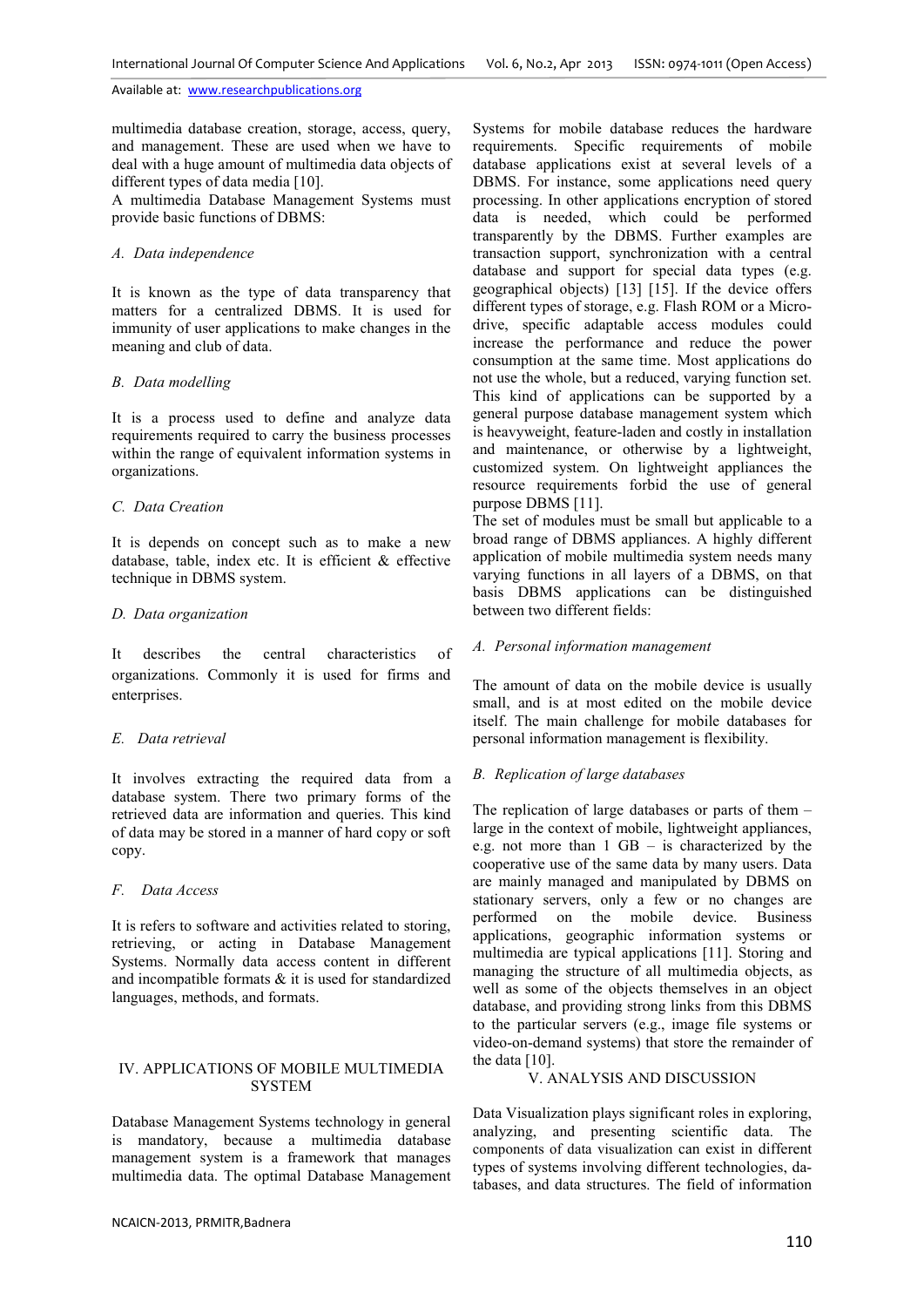visualization has emerged "from research in humancomputer interaction, computer science, graphics, visual design, psychology, and business methods. It is increasingly applied as a critical component in scientific research, digital libraries, data mining, financial data analysis, market studies, manufacturing production control, and drug discovery". The value of data visualization is measured based on effectiveness and efficiency. Generally visualizations used for better understanding specific problems, to solve them and to take better decisions in less time.

Data Visualization is most powerful techniques of visual analysis, which involves the real-time display of several graphs, which is either different subsets of data taken from a larger data set, or different views of a shared data set.

In object-oriented databases data is defined as a class and each class contains the Corresponding properties, methods and constraints. In case of multimedia databases we can use various types of data such as text, audio, video and graphics and emphasize on enhanced scientific methods and tools for solving problems.

Data Visualisation in mobile devices describes mobile-wireless systems and assured the new challenges faced by mobiles devices on the basis of data modelling. The mobility management software designs to improve the flexibility in transferring and processing the information from one location to another location.

The approach of web mining is that it stimulates the visual data mining and pattern recognition in large-

Scale multidimensional datasets.Software for mobile devices must especially consider the limitations (e.g. less memory, small display size, limited power supply) of the mobile devices.

The different data visualization techniques hold great promises for developing new sets of equipment and services that can be used to provide more privacy for a common man, increasing customer satisfaction, providing best, safe and useful products at reasonable and economical prices.

#### VI. CONCLUSION

Mostly the application  $\&$  services depends on new ideas & Technology. The demand of the user responsible to grow the several types of application  $\&$ services which is depends on Database Management Systems represent a controlled set of data. To developed Mobile multimedia help out local communities to share resources using geo-location, interactive mapping, increased reality, and several data representations. Mobile devices can freely move around anywhere in the world, while still connected to the network. This provides greater flexibility in

In recent years Data Base Management system has attracted the research in various scientific computing applications, due to its efficient analysis of data, discovering important new correlations, patterns and trends with the help of various tools and techniques. Mobile multimedia presents a new class of application in computing that is quite different from the business and scientific application. The visualization tools are used to show how the system and algorithm choice impact the resulting media product and result in variable run times.

Data base management techniques are limited to extract the usual forms of data only. In future there is a great need of mobile multimedia database management system applications with efficient data pre-processing techniques.

## REFERENCES

- [1] Burleson, Wayne, Ganz , Aura, Harris, Ian "Educational innovations in multimedia Pro Ouest Science Journals ,Journal of Engineering Education, vol 90, no.1, pg. 21-31,jan 2001.
- [2] Zhang Mian Ji xin, "The Study of Multimedia Data Model Technology Based<br>on Cloud Computing". IEEE 2nd on Cloud Computing", IEEE 2nd International Conference on Signal Processing Systems (ICSPS*)* 978-1-4244- 6893-5,pg 743-747, 2010.
- [3] Jose Simoes, Thomas Magedanz "Contextualized User-Centric Multimedia Delivery System for Next Generation Networks", Telecommun Syst 48, pg 301– 316,2011.
- [4] C Morbitzera, PStrachanb and C Simpsonc, "Data mining analysis of building simulation performance data" ,Building Serv. Eng. Res. Technol. Vol 25, No. 3, pg 253–267, 2004.
- [5] N. Mallikharjuna Rao, P.Seetharam "An Intelligent Software Workflow Process Design for Location Management on Mobile Devices" (IJACSA), International Journal of Advanced Computer Science and Applications, Vol. 1, No. 5, November 2010.
- [6] Venkatadri.M , Dr. Lokanatha C. Reddy, "A Review on Data mining from Past to the Future",International Journal of Computer Applications (0975 – 8887) Volume 15– No.7,pg 19-22 February 2011.
- [7] Latifa Ben, Arfa Rabai "Data Base Management Systems Trends:An Empirical Study" Second Kuwait Conference on E-